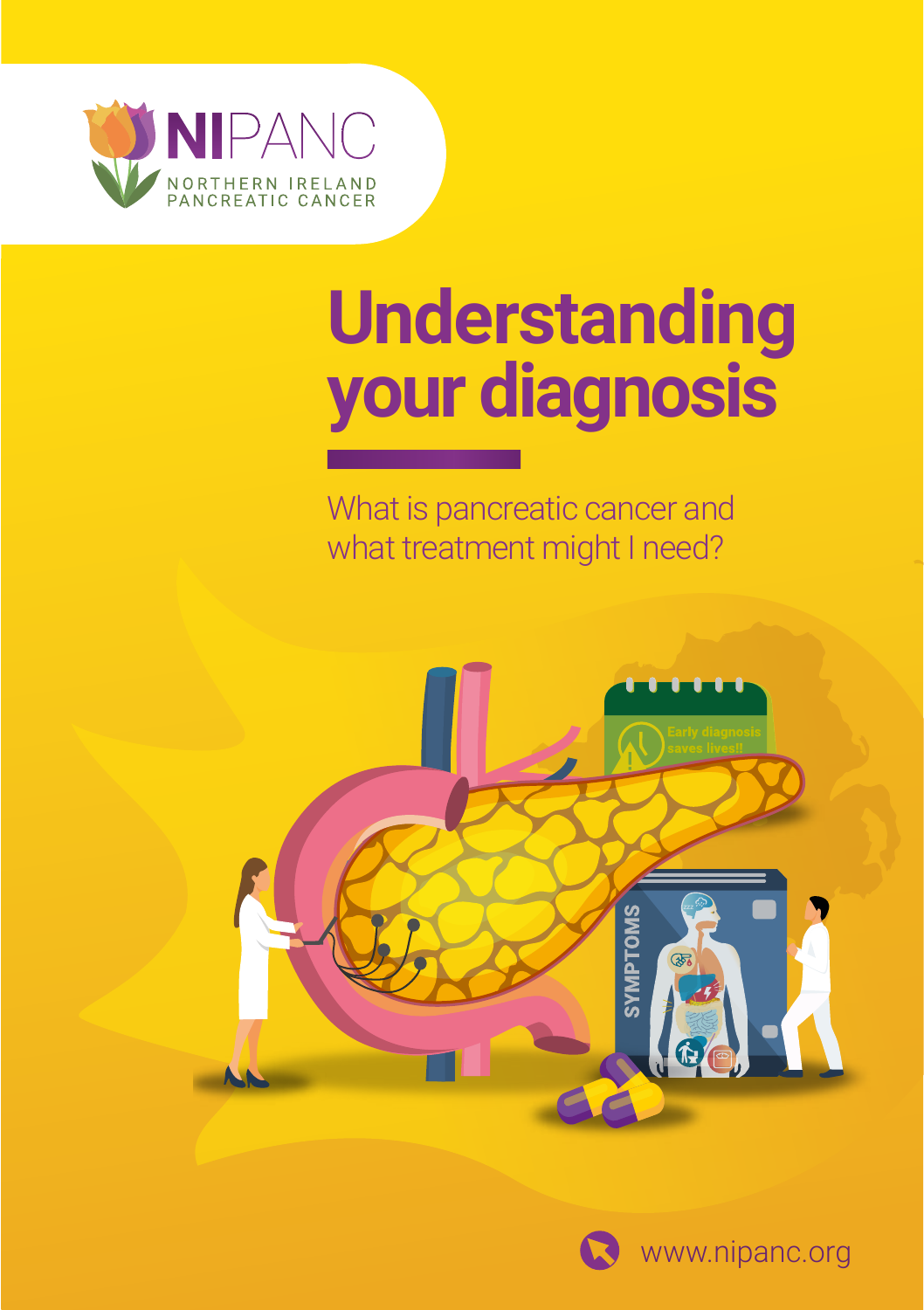## Pancreatic Cancer does not always follow the rules.

It is a secretive cancer that grows very quietly in the pancreas. Sometimes a cancer in the pancreas pretends to be another type of problem.

Some people do not have any symptoms at all until one day they wake up and look in the mirror and realise their skin or eyes have become yellow (jaundice). This is one of the reasons why it is so important speak to your GP if you have any troublesome symptoms that are not helped by medications.

We hope this leaflet will help you and your family understand what is happening when you are first told you may have pancreatic cancer.

# What is the Pancreas and what does it do?

The pancreas is shaped like a fish with a head, body and tail. It lies deep within the abdominal cavity, below the stomach and is tucked into the curve of the duodenum that forms the first part of the small bowel.

It can be harder to see the pancreas on normal scans and it can be difficult to get access to it with normal camera tests.

Two major functions of the pancreas:

Makes digestive enzymes that help you get the goodness out of your food. 1

Controls the level of sugar in your blood by producing insulin.



2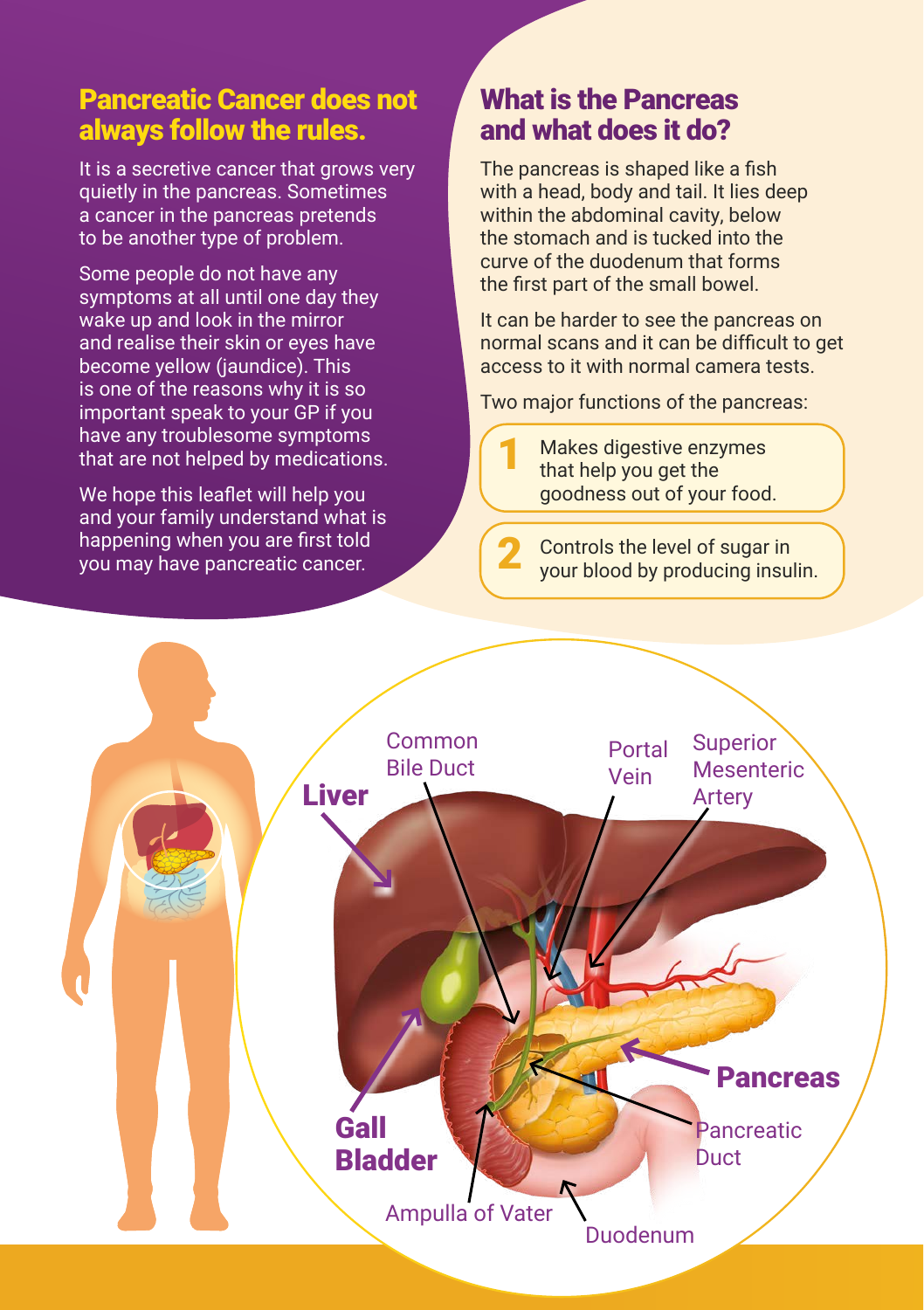When there is a problem in the pancreas, it can affect both of these functions.

This may lead to:

- becoming **diabetic** or if you already have diabetes, you may notice your blood sugars are more difficult to control.
- **losing weight**
- your bowel motions are much **softer and lighter in colour**
- having a type of diarrhoea called **steatorrhea**.

Your pancreas is not making or releasing enzymes into your gut every time you eat.

As a result, your body can't absorb the important nutrients from your food. In this case you will need to take **Pancreatic Enzyme Replacement Tablets (PERT).** 



If you are having either of these problems, it would be very important to speak to your GP or a Specialist Nurse as soon as possible.

# Some of the tests needed to gather more information

Specialist scans include:

- **Ultrasound scan**
- **CT Scan**
- **MRI**
- **CTPET**

If you have jaundice (yellow colouring of your skin and/or eyes), it's important to find out why and also to treat it.

**An ERCP (Endoscopic Retrograde Cholangiopancreatography)** is a special camera test performed in the Hospital. It helps the Doctor put a very fine tube called a stent into your bile duct to relieve the pressure from the tumour and allow the bile to flow freely.

However it does not remove the tumour in the pancreas.

#### **EUS (Endoscopic Ultra Sound).**

This is a special camera test performed in the Hospital. It helps the Doctor take a piece of tissue (biopsy) from the tumour in the pancreas to prove it is a cancer.



# What is a Multi Disciplinary Meeting (MDM)

This meeting takes place every week in the Hospital. All the Doctors and Specialist Nurses involved in your care meet together to discuss the results of scans, camera tests and biopsies.

This helps the MDM team to decide on the best treatment for you.

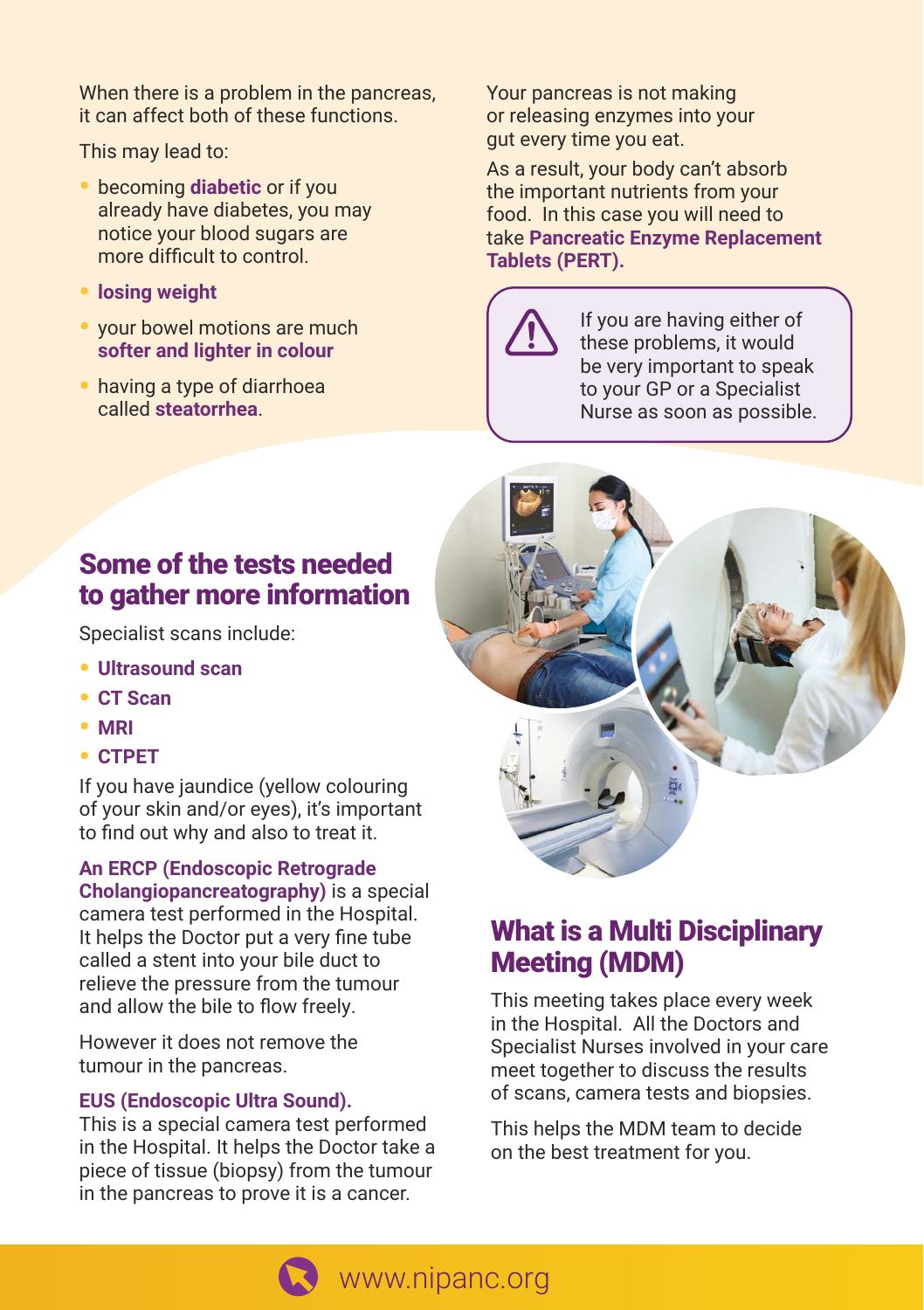## Some of the names that are used:

#### **Resectable**

The tumour in the pancreas may be removed by an operation

#### **Borderline resectable**

The tumour is in the pancreas and is just a bit too big to remove without leaving any of it behind.

#### **Locally advanced**

The tumour has grown outside the pancreas around the major blood vessels that lie behind the pancreas. However, it has not spread to any other organ in the body such as the liver.

#### **Metastatic pancreatic cancer**

The cancer started in the pancreas and has moved to other parts of the body, for example your liver.



# The different types of surgery

**Depending on where the cancer is in your pancreas will determine the type of surgery you need.**

## **Whipple**

This surgery is named after Allen Whipple, an American surgeon, who pioneered pancreatic surgery in the mid 1930's. It is the name of the operation that removes cancer from the head of the pancreas.

During this operation the head of the pancreas, part of the duodenum, bile duct, stomach and all of the gallbladder are removed.

## **Distal Pancreatectomy and Splenectomy**

This is the operation that removes cancer from the body and tail of the pancreas.

Usually the spleen is removed at the same time because it sits beside this part of the pancreas and the artery that connects to the spleen runs along the back of the body and tail of the pancreas.

#### **Total Pancreatectomy**

This is the operation that removes all of the pancreas - head, body and tail. This type of surgery is only carried out under exceptional circumstances as it can have a big impact on your overall health and lifestyle.

For example, it would mean that your blood sugars would be difficult to control and you would be dependent on insulin for the rest of your life.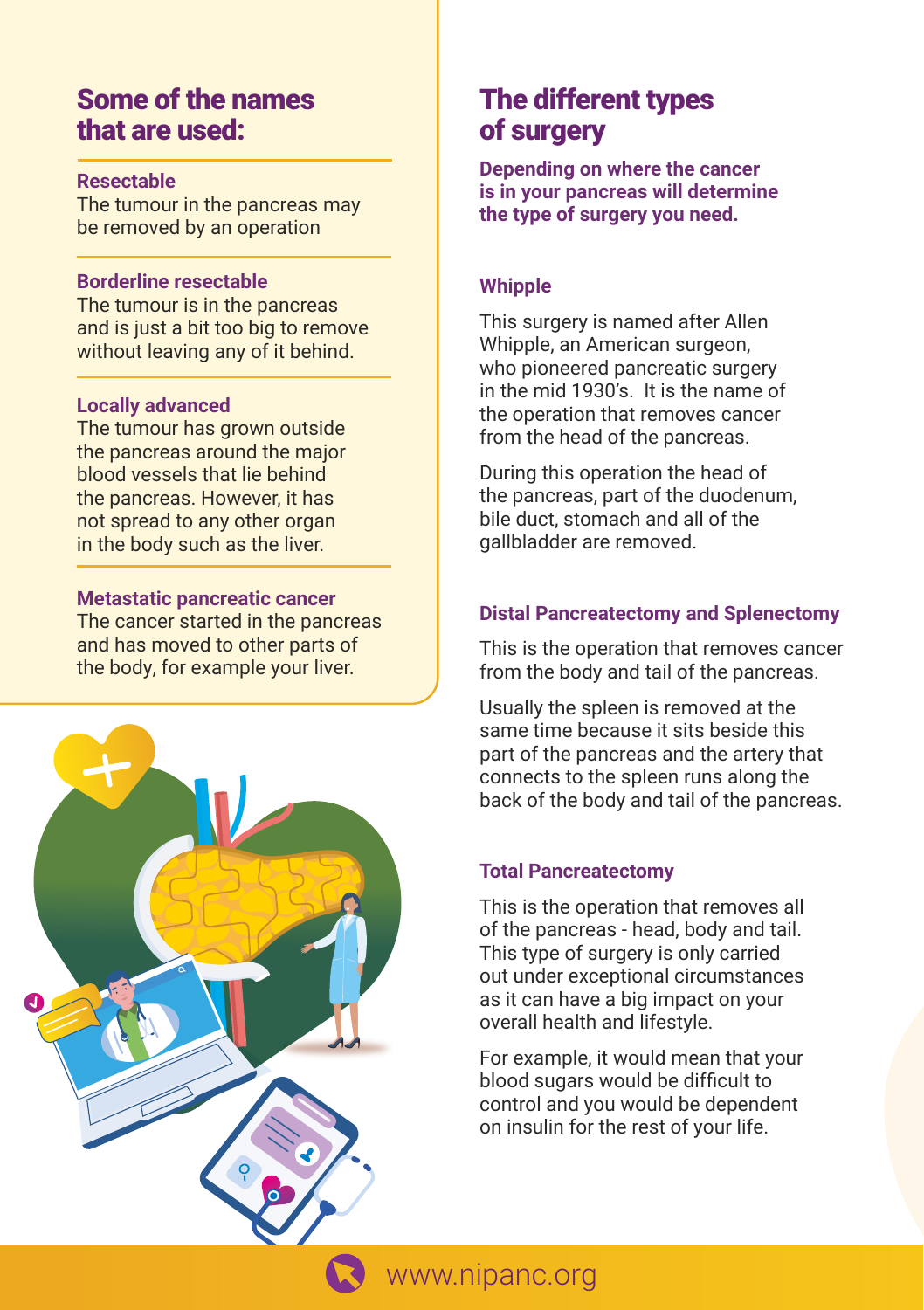# **Chemotherapy**

Chemotherapy means the use of anti cancer drugs. It can be used for different reasons in the treatment of pancreatic cancer. These include:

## **Neoadjuvant chemotherapy**

Drugs that are used to reduce the size of the tumour in the hope that it can be removed by an operation.

## **Adjuvant chemotherapy**

Drugs that are used after you have had surgery to reduce the risk of the cancer coming back.

## **Palliative chemotherapy**

Drugs that are used to slow down the growth of your cancer. However they will not take the cancer away.

## **Chemoradiotherapy**

A combination of chemotherapy and radiotherapy that targets the tumour in the pancreas



# **More questions?**

If you have any other questions or concerns or would like to speak to someone about what's happening to you please contact your GP or a Specialist Cancer Nurse.

# The part you can play



## **Eat as well as you can.**

Even if you don't have a very good appetite at the minute try to eat small meals more often.

Remember to speak to your GP or Specialist Nurse and ask if you need PERT



## **Exercise every day.**

This could be going for a walk, using the stairs more often or doing some light gardening.

Whatever form of exercise you enjoy, its important to carry on doing it every day.



#### **Rest for short times during the day**.

Especially if you feel very tired. A good night's sleep every night is important. Speak to your GP or Specialist Nurse if you need help or advice about sleeping.



## **Talk to someone you trust.**

Especially if you feel afraid or anxious. About how you are feeling deep inside.



## **Be Wise.**

If you develop fever, a high temperature, jaundice or uncontrolled shaking or shivering it is very important you seek medical help immediately.



## **Be kind to yourself.**

If you are experiencing pain, nausea and sickness, or any other troublesome symptoms please speak to your Doctor or Specialist Nurse as they will be able to help you.